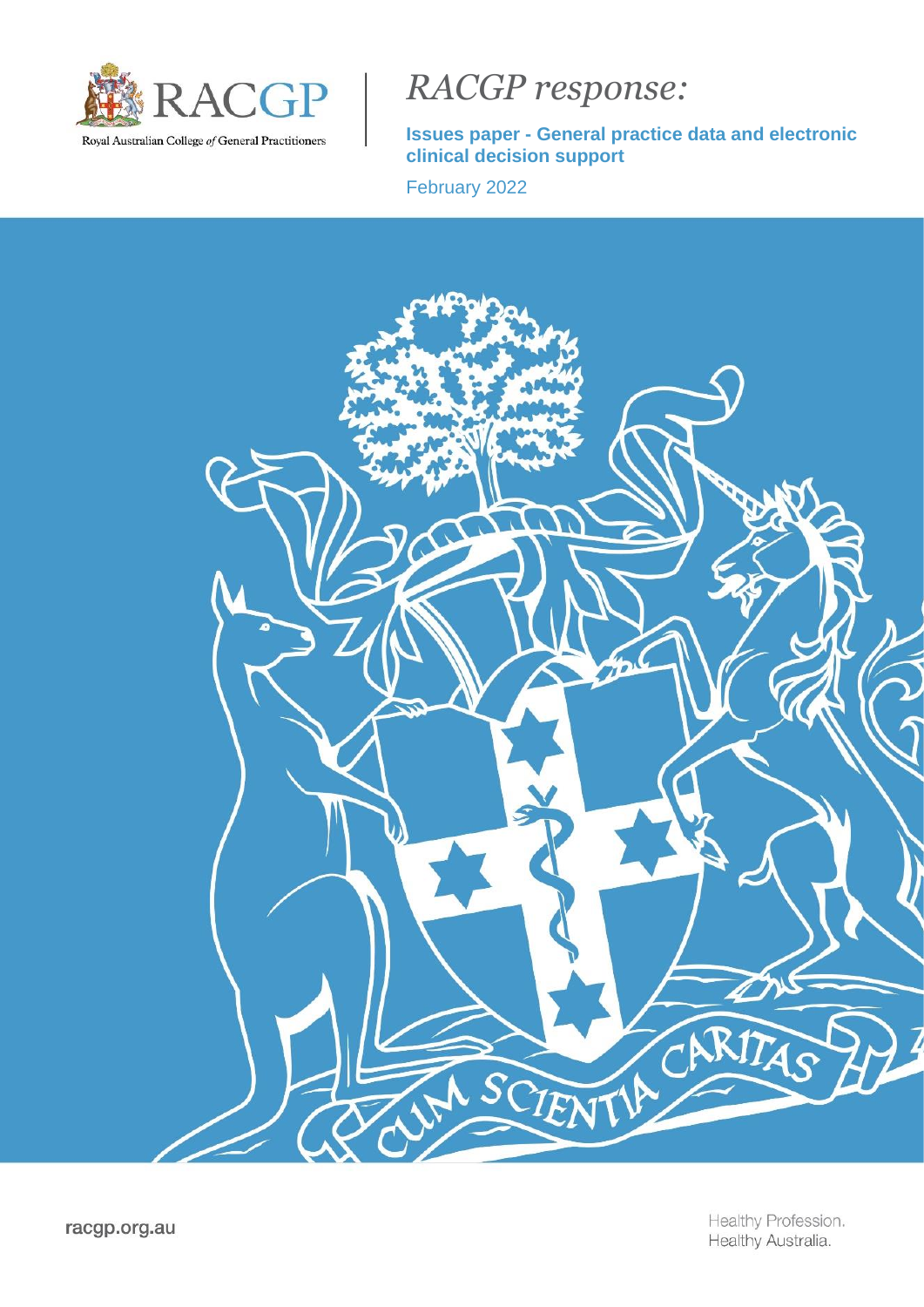

# *Contents*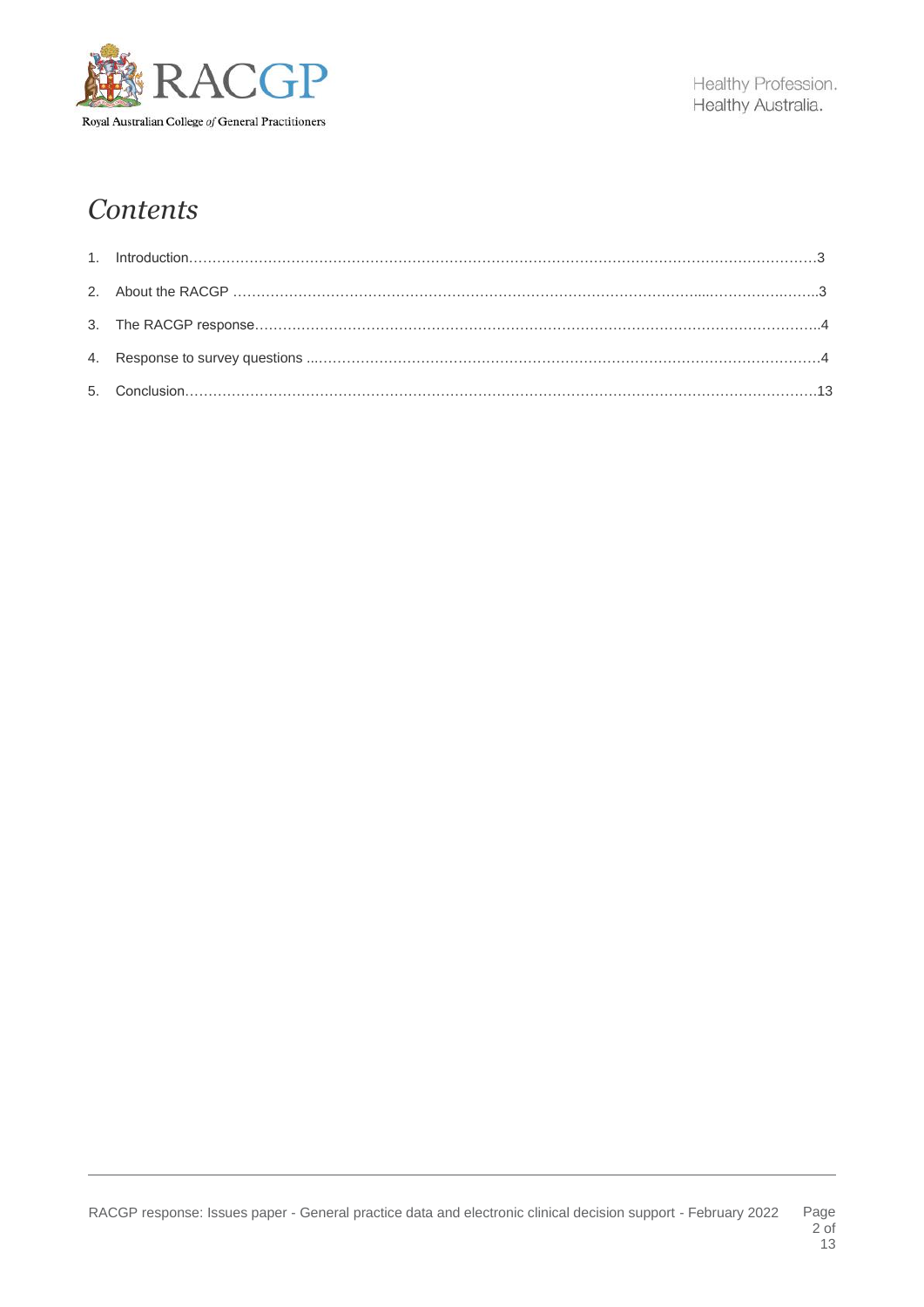

# **Introduction**

The Royal Australian College of General Practitioners (RACGP) is pleased to provide a response to the *General practice data and electronic clinical decision support issues paper*.

Data governance is an important area of focus for general practice and the RACGP. The RACGP established a Data Governance Advisory Committee (DGAC) in June 2020. Its role is to:

- provide advice on the needs and interests of general practice related to the collection and analysis of healthcare, patient and workforce data
- promote a consistent approach to the management of general practice data, and
- advise on data quality improvement activities.

Data collected by general practice contributes to improving health in Australia by informing policy, public health initiatives, research, and service delivery.

To help practices evaluate requests for data, minimise risk, and comply with relevant legislation, the RACGP has [developed guiding principles](https://www.racgp.org.au/running-a-practice/security/managing-practice-information/secondary-use-of-general-practice-data/de-identified-general-practice-data) for the provision of de-identified general practice data for secondary use and a supporting checklist. This resources currently being updated to better reflect the current challenges when collecting and using deidentified data for secondary purposes.

Electronic clinical decision support (eCDS) is also an area of great interest to the RACGP. The RACGP developed a [position statement](https://www.racgp.org.au/advocacy/position-statements/view-all-position-statements/clinical-and-practice-management/electronic-clinical-decision-support) on eCDS in general practice in 2021, which outlines the principles for high quality eCDS.

The RACGP has also been advocating for resourcing to establish an Australian authority for general practice eCDS to oversee the development and maintenance of technical and clinical standards.

# **About the RACGP**

The RACGP is Australia's largest professional medical college. The RACGP sets and maintains the standards for high quality general practice in Australia and advocates on behalf of the general practice discipline. As a national peak body representing over 43,000 members working in or towards a career in general practice. This includes 9,500 GPs working in rural and remote Australia. Our core commitment is to support Australian general practitioners (GPs) address the primary healthcare needs of the Australian population.

As an independent member-based organisation, we lead the way in facilitating continuous improvement in general practice through clinical, educational and digital advances. The RACGP is responsible for defining the nature of the discipline including setting the standards, creating the curriculum, and providing ongoing education and training. We support GPs in their pursuit of excellence in health care and community service.

13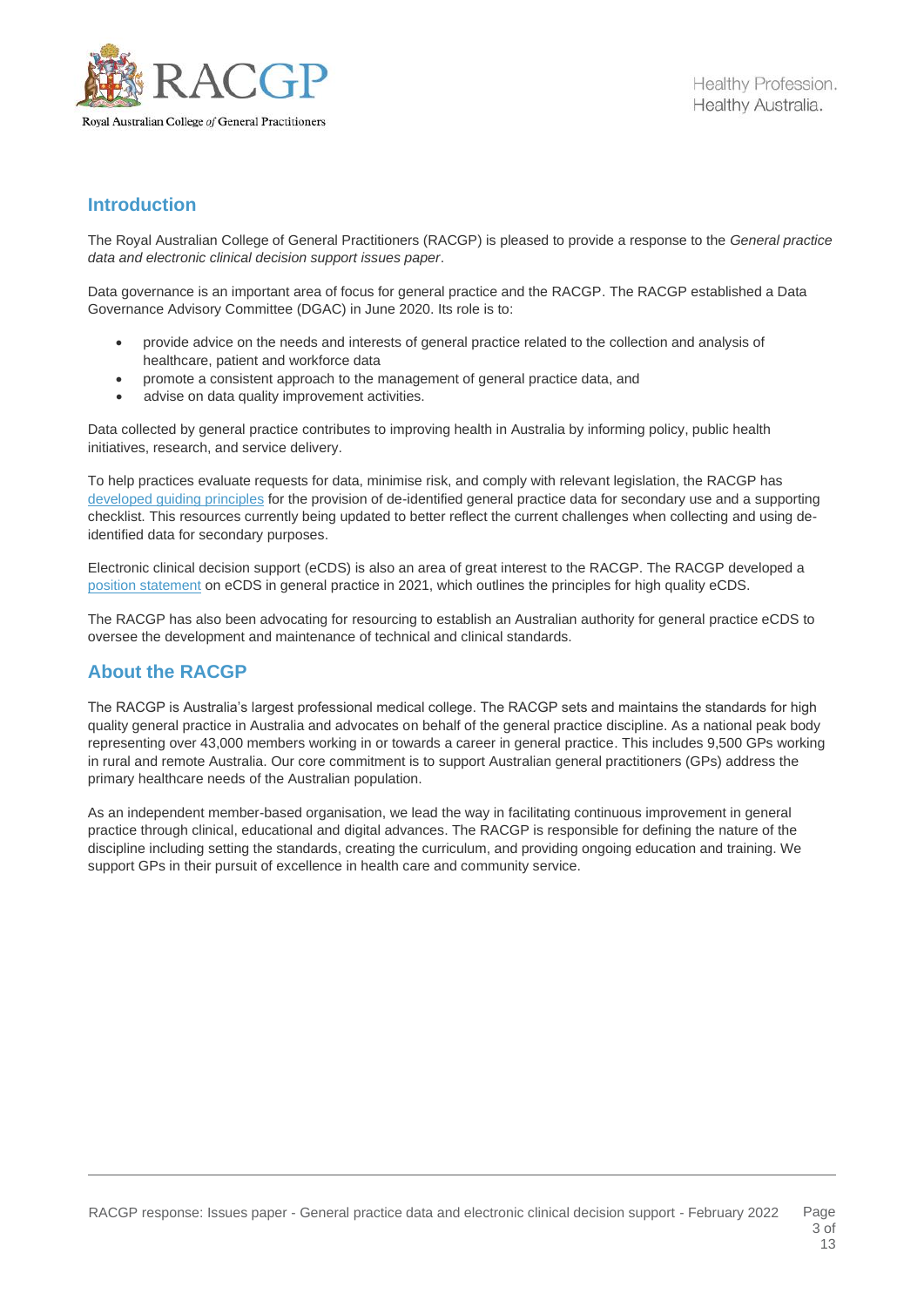

# **The RACGP response**

The RACGP makes the following key recommendations:

- general practice ownership and clinical leadership of GP data needs to be clearly acknowledged
- the importance of a clear value proposition for general practice must be at the heart of developments
- where data is linked across multiple data sets this needs to be articulated and the intended outcomes of these linkages understood
- third parties must collect the minimum amount of data only and with clear reasoning
- primary care research must be supported by ensuring access to data
- GP advisors must be involved in data analysis and interpretation
- an extensive public engagement exercise is required to raise awareness and communicate the benefits of secondary use of deidentified and aggregated data
- consumers should be given the option to opt out of secondary use of their health data
- funding is required to develop trusted, independent standards for eCDS and for 'living guidelines' to underpin the clinical content that sits behind eCDS

# **Response to survey questions**

# **Introduction and context**

## *1. Do you agree with the policy objectives outlined?*

The RACGP largely agrees with the policy objectives outlined and we suggest additional objectives under question 2. We also make the following comments and recommendations for inclusion.

The document should acknowledge more clearly that GP clinics own the data recorded and maintained by the practice.

Rather than "ensuring that GP data is available", the focus should be on enabling practices, and patients, to share data to help realise and share in the benefits sharing data can bring. This change in focus will also help more clearly articulate and demonstrate the value proposition for general practices and patients to get involved in data sharing initiatives. It needs o be acknowledged there are limitations on GPs when collecting data in software systems and qualitative data is not the only source of information which demonstrates good clinical practices

# *2. Are there other objectives Government should consider?*

The Government should consider including an objective around patient awareness and/or consent. This is important to ensure the public are informed and included in discussions about the consumer health-benefits of appropriate use of primary care data.

While there is no specific legal requirement to notify patients or receive their consent for the secondary use of deidentified data, there is a social contract between general practice and patients about the use of health information that needs to be respected. GPs have long-term trusted relationships with their patients that must be maintained. For this reason, the RACGP recommends patients should be made aware and given the option to opt out of secondary use of their health data.

There is also an assumption in the Paper that all eCDS use de-identified data, which is not the case, as many eCDS systems are integrated with general practice clinical information systems (CIS).

The RACGP also recommends an objective to ensure that data held by PHNs, AIHW and other government agencies, should be available for academic research. Access to aggregated data should be made available to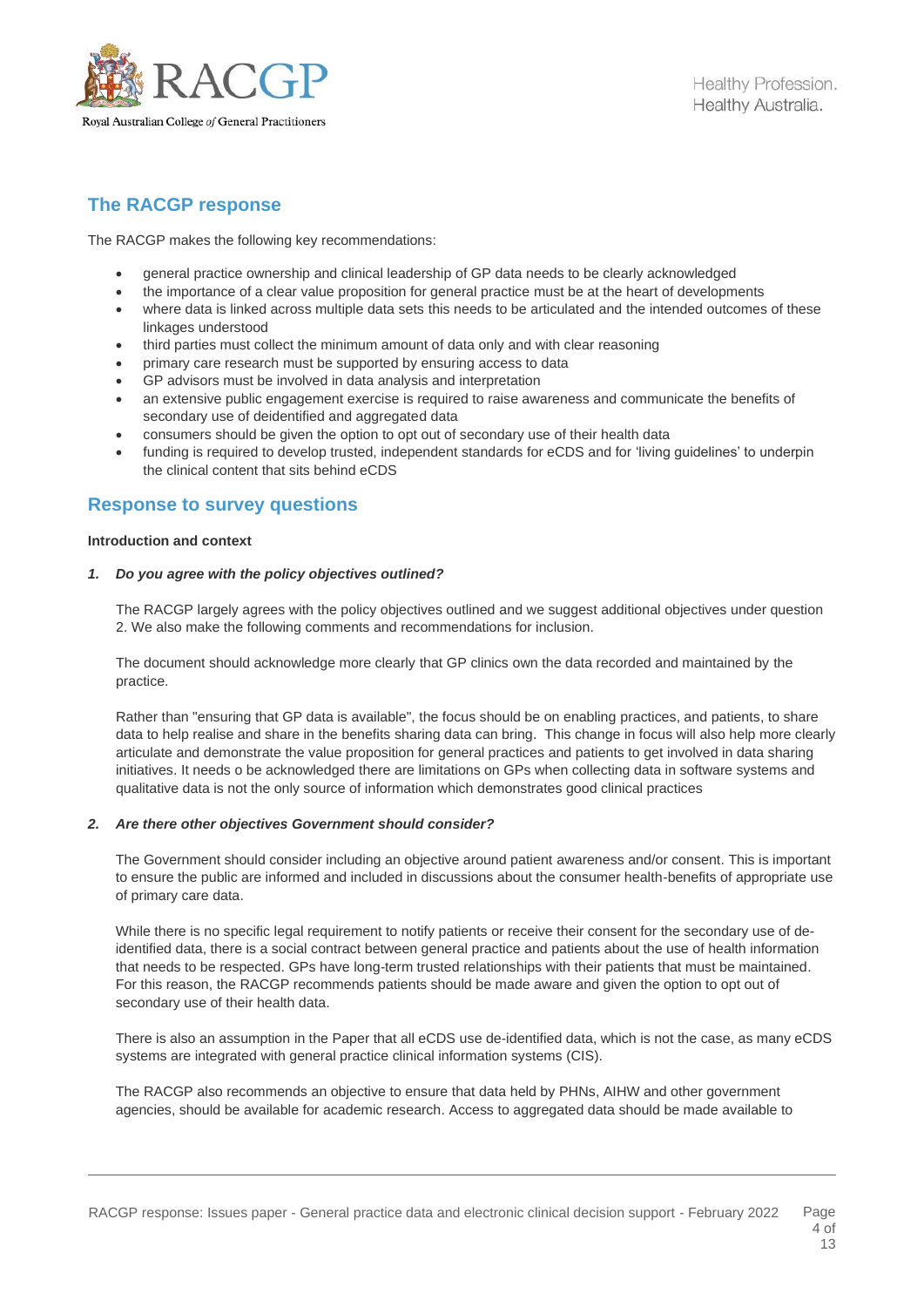

approved organisations (such as the RACGP and universities in which GPs are a critical part of a research team) or individual practices to conduct their own analyses of the data and create more personalised and relevant reports.

*3. Are there other current or potential future benefits or uses of general practice data that should be considered?*

The issues paper should also note the potential for primary care data to:

- support primary care research
- automate post-marketing surveillance of medication and medical devices
- to provide automated audit and feedback to support CPD and GP training programs
- support disaster planning and primary care operations during disruption
- support testing for new service delivery innovations
- test and compare diagnosis and treatment options
- answer questions about high-value and lower-value management options
- support a growing primary care research capacity with lasting dividends
- to improve clinical and administrative software that GPs use particularly where there is inconsistent or incomplete recording of data. For example, if certain data elements are recorded poorly, in unstructured ways, inconsistently or not at all, these findings can be used to improve the design and function of the software that GPs use to facilitate and to improve the recording of necessary or desirable data.
- make secondary care more effective and affordable
- inform better targeted secondary/tertiary care and improved coordination of non-admitted care in hospital.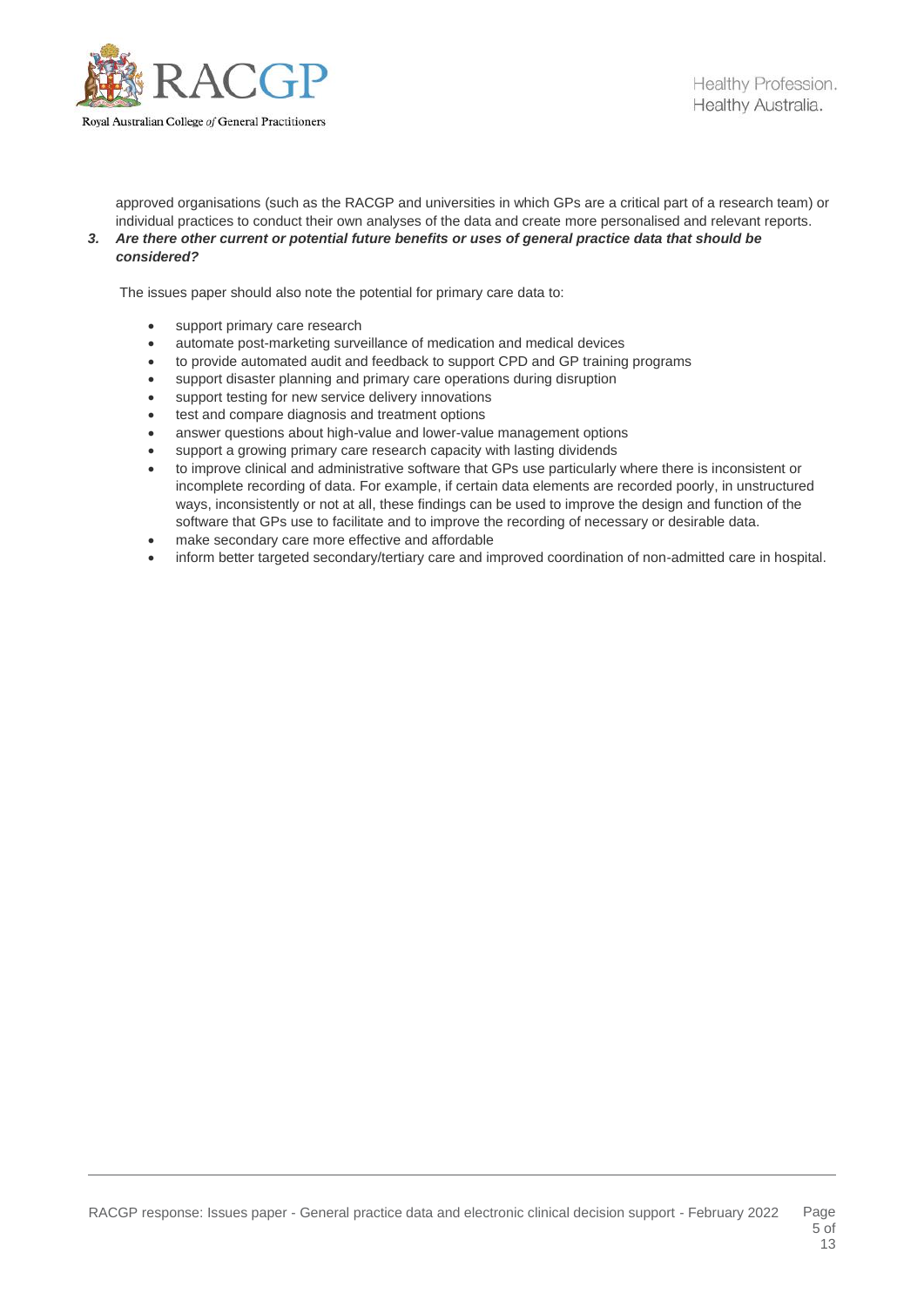

# **Some issues with current general practice data arrangements**

#### *4. What aspects of the current system in relation to general practice data work well?*

The RACGP believes the following aspects are working well:

- general practices have choice of whom they want to share their data with, for example, universities, NPS, PHNs
- the richness of GP data is unquestioned prescribing, diagnostic test requesting, physical and demographic information, incoming pathology information
- data aggregation and analysis researchers are advancing data dictionaries and translation of data originating from different practice management software
- the accuracy of more recent data analysis is positive, and
- the acceptance of sharing PIP QIMs has increased as more stakeholders understand the data is aggregated.

#### *5. What aspects of the current process in relation to general practice data are of concern?*

There are a number of areas relating to general practice data that are of concern and must be addressed − the lack of a national system, lack of interoperability, work pressure affecting coding and quality of data and limited consent and understanding from patients.

Not all organisations extracting data have a clear and transparent data governance process. Researchers, for example, are held to a higher standard as they need to seek ethics approvals to access and analyse data, whereas government bodies do not and their governance has often been less clear, including what data they are extracting.

There is a lack of overview on who is extracting GP data and for what purposes. Data sets extracted are often more extensive than required. GPs often have little or no access control over the data once extracted and are not always involved in data analysis and interpretation.

There is a lack of uniformity in data extraction tools as different tools extract data differently. This results in variation in the quality of data analysis depending on the data extraction tool and coding utilised.

There appears to be a move for PHNs and then AIHW to be the sole holders of general practice data, which would remove choice , introduce cost and undermine independent research. Primary care research in this area has been influential and innovative but it is chronically underfunded. Restricting access to data will make it less viable and this should be recognised and addressed.

Practice management system vendors have different approaches to API access and data extraction. The choice of general practices to contribute to different data sets and to access clinical decision support products needs to be assured and not impacted by transition to the cloud.

## *6. What general practice data should be shared, with whom and for what purposes?*

Data collected by general practice has a role to play in improving health in Australia by informing policy, public health initiatives, research and service delivery.

The RACGP recognises there are many data elements that may be shared with many different parties for various purposes, with appropriate clearly defined permissions. The 'problems to be solved' should be defined before decisions on data sharing are made.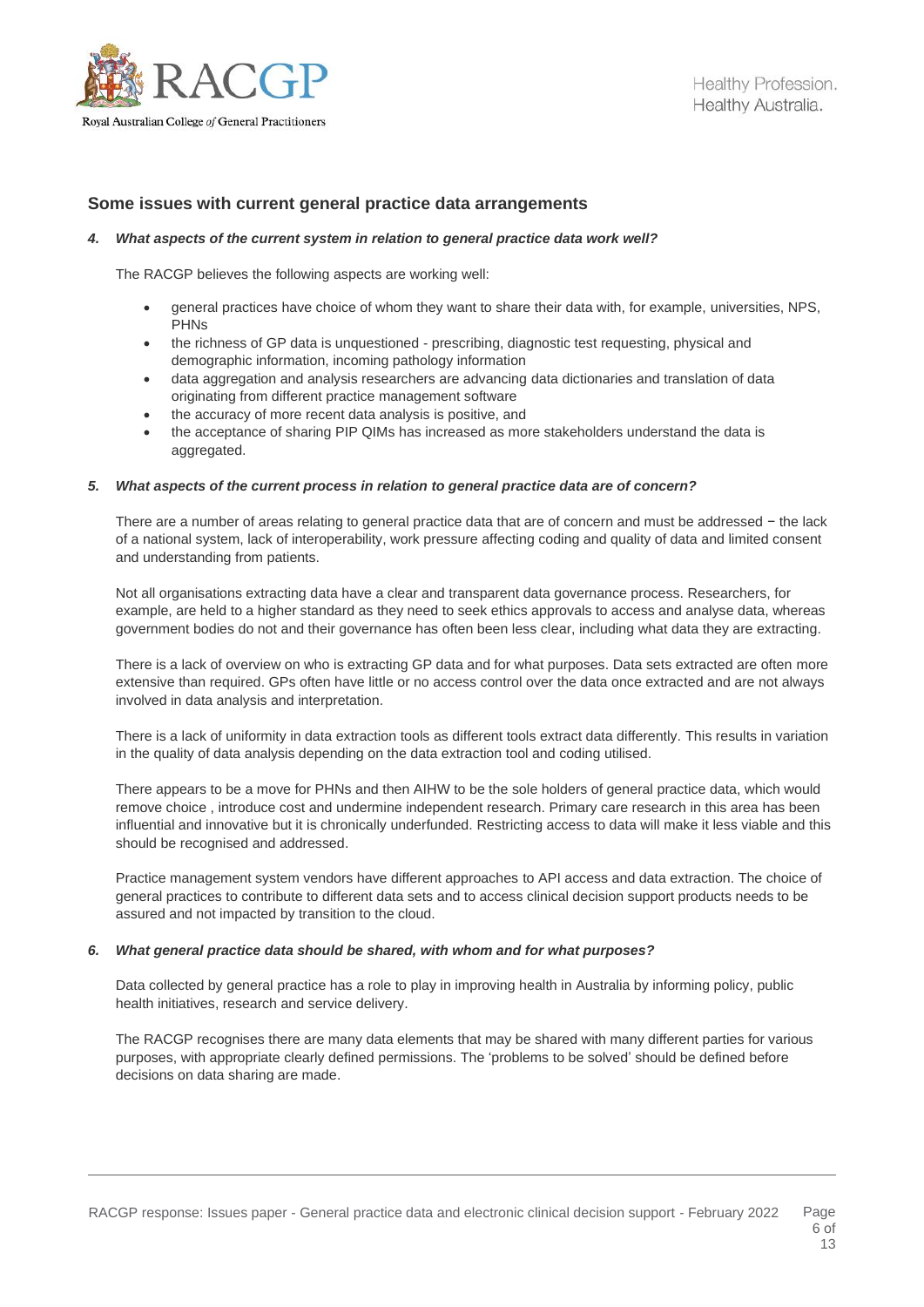

The RACGP's key principles for the use of general practice data by third parties, as outlined in question 1, provide guidance to ensure that personal data collected in general practice is adequately protected in terms of privacy, ethical management and use, while at the same time encouraging appropriate secondary use of data.

Government requires access to data (or data analysed by third parties) to facilitate planning and policy development. However, Data must not be used against GPs for punitive and regulatory measures.

Access needs to be broader than government and its agencies.. Data is important for quality improvement, research, training and so data needs to be more broadly available to answer questions that are important to the profession.

## *7. Under which conditions should governments have access to aggregate general practice data?*

This as a critical question. Government access should not risk trusted relationships between GPs and their patients, GPs and software providers and, GPs and PHNs. Access accepted by patients and the profession as appropriate.

There should be a clear and transparent process where government access is subject to independent oversight with GP and consumer involvement. The purpose should be transparent, pre-defined and clearly stated. The emphasis should be on improving service delivery and healthcare outcomes and GP advisors should be involved in data analysis and interpretation.

## *8. Are there any issues not covered above that impact on ongoing access to general practice data?*

The RACGP views the following issues as possibly impacting on ongoing access to general practice data:

- costs associated with increased government regulation
- support for training to general practice on data use
- consumer involvement in research and policy development consumer involvement in data governance processes, such as representation in data governance committees, should be encouraged to ensure that consumers' views are captured
- general practice and the RACGP needs to be recognised as an essential stakeholder in this setting and must be involved in any data interpretation by PHNs and government
- the value to general practice in participating in data sharing initiatives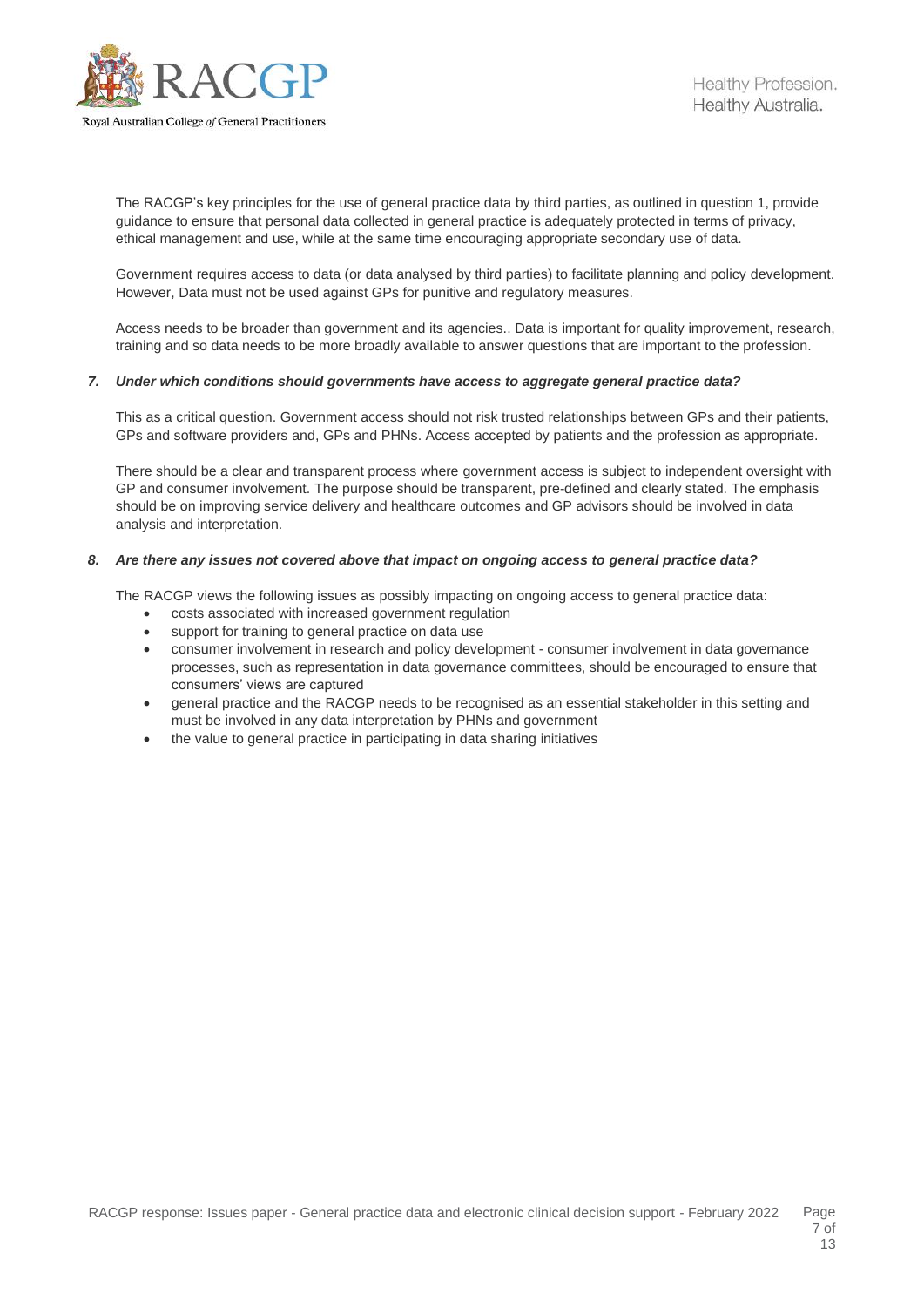

## *9. What is the single, most pressing issue facing ongoing access to general practice data?*

There are a number of pressing issues facing ongoing access to general practice data that must be addressed, including:

- the lack of national leadership governing the use of general practice data which could result in organisations using data for financial gain rather than to benefit patient health outcomes.
- the failure of governments to devote appropriate resources towards supporting practices improve data quality
- the lack of interoperability and common terminology between existing systems, which has secondary impacts causing major problems for access to data
- the lack of transparency and public uncertainty around the use of health data the public needs to be educated about the benefits of data use as there is the potential for widespread mistrust of secondary use of health data
- the transition of practice management systems to the cloud

## *10. What upcoming developments may impact the flow of general practice data?*

The RACGP believes the transition of practice management systems to the cloud could impact the flow of general practice data, but also considers that cloud storage could also facilitate access to data. The method of storage may not be the issue, rather the policies and practices of the organisation who 'owns' and controls the stored data.

#### **Examples of systems and solutions implemented overseas**

#### *11. Are these examples relevant to Australia?*

The RACGP believes these examples do have some relevance and are useful to inform future policy decisions, however, they need to be viewed in context of the health systems in which they have been implemented and their future vision for general practice. In some instances, these examples could create an environment where practices cannot choose and move between providers easily and should be viewed cautiously.

ProCare has selected a PMS that is most suitable for its needs, but the needs of individual general practices should also be taken into consideration. The purpose of a PMS is to facilitate clinical care, not to make data collection for health services easier. Practices often use other tools, eg. online booking systems such as HotDoc, which would need to be compatible with new systems. Paying the costs of transition of practices would also be important. The ability to integrate third party applications and the impact on innovation also must be considered.

Choosing from a panel of approved PMS would seem to be more appropriate as innovation is still possible and new products could be added to the panel if they fulfil requirements.

The NHS Digital approach does make sense, however there are concerns about increasing bureaucracy, costs and difficulties accessing data in a timely manner. It is also worth noting that UK tax-payers have been investing in primary care computing systems for over two decades.

There are also concerns about how NHS Digital integrates with other commonly-used datasets, which are not accessed through NHS Digital. Other healthcare datasets have continued to be key outside this system and would likely be the case in Australia. Many hospitals provide data to the government but also retain their own data which they can use in research without seeking government permission. This needs to be retained for general practice.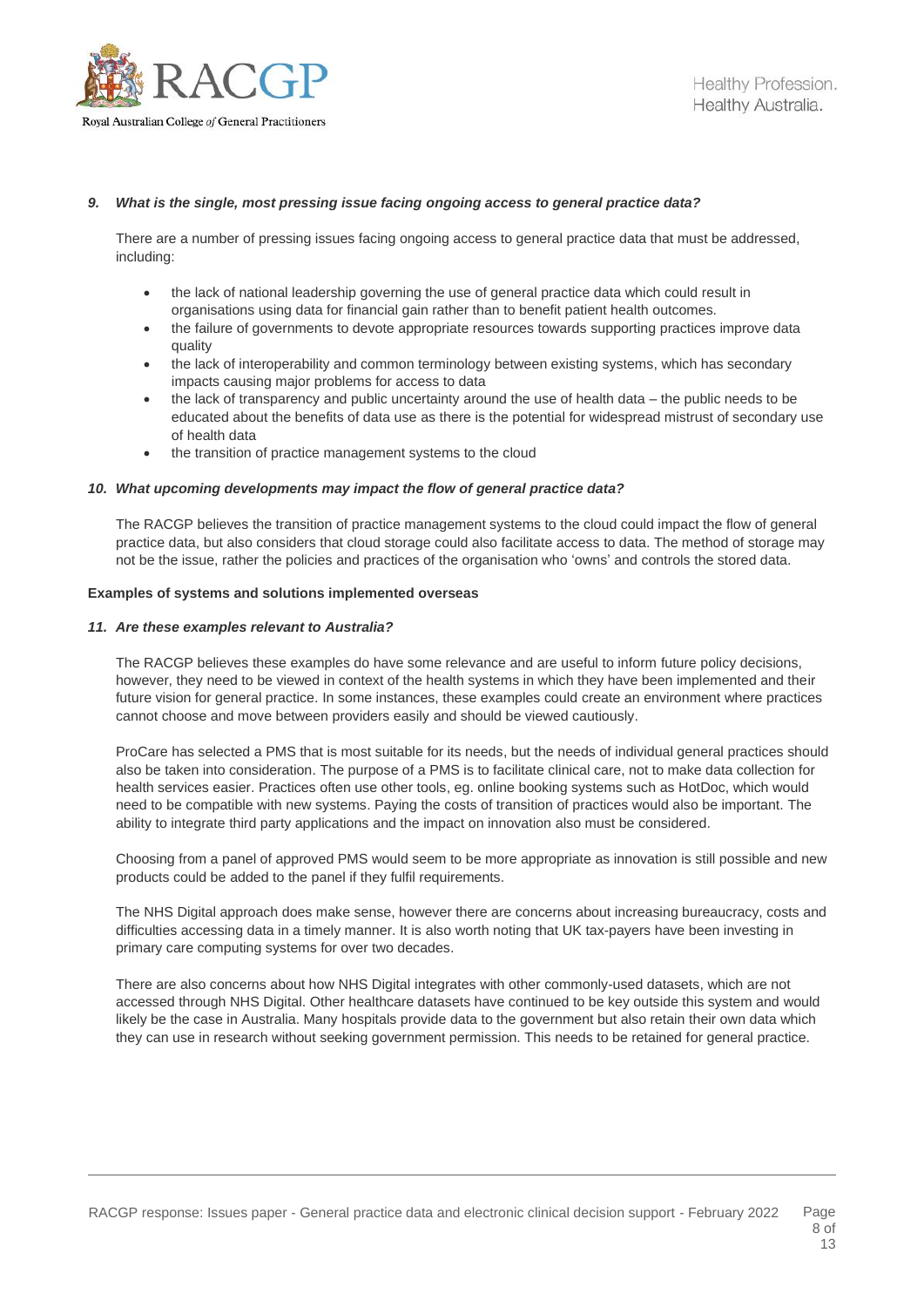

# *12. What other examples might inform the secure future for general practice data in Australia?*

One of the suggestions is to look outside governments and government-funded bodies. There have been some successful partnership models with universities and the private sector, for example, [DARTNet Institute,](https://dartnet.info/) [FaMe-net,](https://www.famenet.nl/) [RCGP Research and Surveillance Centre](https://www.rcgp.org.uk/clinical-and-research/our-programmes/research-and-surveillance-centre.aspx) and [NPS MedicineWise Medicine Insight.](https://www.nps.org.au/medicine-insight)

## **Electronic clinical decision support for GPs at the point of care**

#### *13. What aspects of the current system in relation to eCDS work well?*

Real-time eCDS for quality use of medication and to prompt for preventative care in high-risk patients has been working well but with limited scope. There are many drug interaction alerts, drug-disease alerts and drug-pregnancy alerts used by all the major software companies which work well. There are also demonstrated innovations to apply CDS for pathology and radiology recording that have the potential to improve adherence to best-practice guidelines and improve communication across the health system.

A balance needs to be found between 'prompting' and creating 'pop-up fatigue', a lot of GPs will not turn these real time decision support prompts off because they can be too invasive.

#### *14. What aspects of the current process in relation to eCDS are of concern?*

Electronic clinical decision support (eCDS) is well established in general practice but there are some clear areas of concern that must be addressed to improve its role in supporting the delivery of high-quality, evidence-based care.

GPs must be able to trust the information and advice provided by eCDS. The current unregulated environment creates significant risks for practitioners due to the varying quality and currency of information, as well as the lack of consistency across different software. It is important that there is confidence in the development processes that underpin eCDS and in the way that information is delivered.

There have been instances of inappropriate sources of information being incorporated into some PMS (at no additional cost) when access to quality evidence-based resources produced by Therapeutic Guidelines and RACGP are not. The potential of commercially driven advice is of great concern. Not all currently available CDS tools refer to Australian guidelines and there is no process or agreement as to which guidelines should be used to develop eCDS. For example, there is no requirement to utilise endorsed guidelines (e.g. National Health and Medical Research Council or RACGP endorsed). To facilitate integration, guidelines need to be available in a standard format that supports integration into eCDS systems.

The current medication eCDS systems are proprietary and the algorithms are opaque. There is no clear understanding of the evidence base behind these systems.

It is difficult for GPs to access guidelines at the point of care, as there is no central repository of appropriate guidelines for general practice. Accessing these individual specialty-based guidelines does not always fit well into the clinical workflow and also relies on the GP identifying that they need to access the guideline, or that new knowledge or guidance may be in place.

The quality of the interface is a critical component, as it has the has the potential to waste time, create alert fatigue, or drive GPs away from patient-centred care. Information must be presented in a way that supports current clinical workflow, allowing the user to select eCDS if they need assistance, quickly make an informed decision and take action. Integration with clinical information systems is essential. Accessing external resources outside of a GP's primary software program is time consuming and creates a barrier to the use. Any eCDS should have built-in user feedback loops and robust governance structures.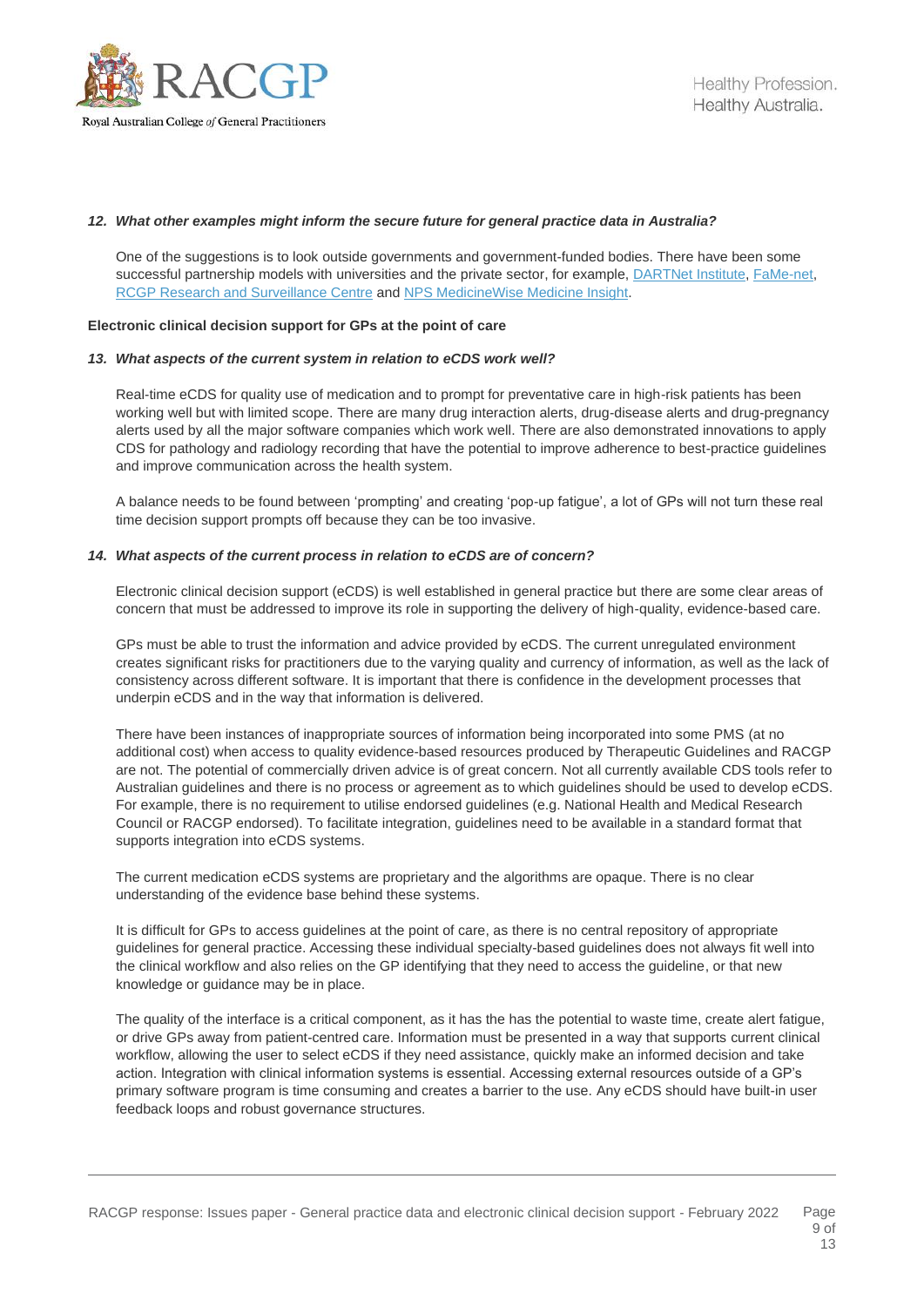

The recent ACCC [authorisation](https://www.accc.gov.au/update/accc-proposes-to-authorise-arrangements-for-primary-health-network-to-scale-up-data-extraction-tool-for-wider-use) for PHNs to develop and jointly scale up their own data extraction software, which also has clinical decision support capability, is likely to have an impact on choice and innovation implications.. as general practices are likely to rely on government provided resources,

#### *15. What upcoming developments may impact eCDS functionality and integration into clinical workflows?*

The introduction of APIs and the shift in healthcare towards using FHIR as a standard has the potential to create consistency and compatibility in the way information is shared and displayed in eCDS. These technologies also create a further need for standardisation for eCDS to ensure are used effectively, safely and to improve the quality of healthcare. Standards for eCDS will ensure evidence and expertise is used to develop these systems as technology continues to evolve.

eCDS supporting quality use of medicines (choice, dose, monitoring, safety) has the potential to provide a layer of safety that exceeds that provided by community pharmacist dispensing, thus freeing up alternative more efficient methods of delivering medicines.

In the future, machine learning applied to data sets from general practice may be able to find patterns of outcomes related to certain aspects of care that had previously not been observed, and point these out when GPs are seeing patients with similar clinical situations. For example, "93% of patients who also had X, Y and Z were admitted to hospital within 7 days".

## **The current regulatory framework for eCDS**

# *16. What do you think is the appropriate level of Australian Government involvement in the governance/oversight of eCDS?*

The RACGP's position statement on eCDS in general practice recommends that an overarching body should be created to encourage the advancement of eCDS and oversee the development and maintenance of technical and clinical standards. 1

In May 2021, the RACGP sent a letter to the Department of Health seeking support to establish an Australian Authority for General Practice eCDS to provide guidance on the development of eCDS in general practice and help determine which evidence based guidelines and resources should be used in their algorithms. In the letter, we proposed the RACGP to oversee the suggested authority, with representatives from various expert groups within the RACGP and external stakeholders as appropriately identified (medical software industry representatives, pathology and imaging experts and other experts in specialised areas not covered by RACGP expertise).

The TGA has updated its guidance regarding software as medical device, which includes eCDS. This will need to continue to evolve with time, particularly as eCDS will become sophisticated enough to alter clinician decisionmaking. The TGA or an equivalent body should specifically assess eCDS for bias to prevent eCDS being used to direct end-users for commercial or regulatory rather than quality care reasons. Current TGA documentation is tailored more to devices, eg. pacemakers and glucose monitors, and government could facilitate revision of these standards so that they are more appropriate for eCDS and reflect required standards.

The RACGP strongly recommends that any oversight other than, or in addition to the TGA, should include extensive input from GPs suitably experienced in health informatics.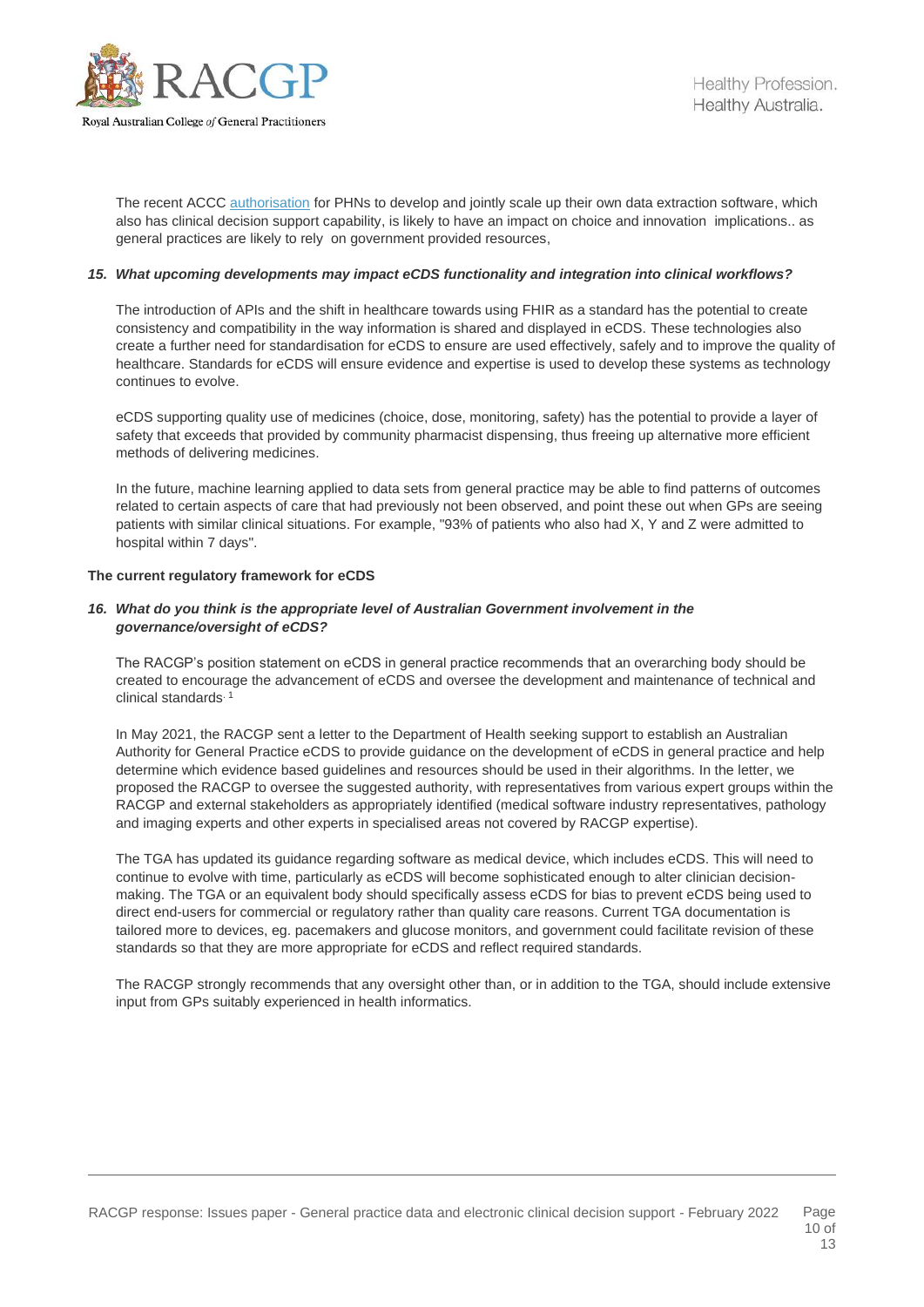

## **Potential benefits of eCDS use across the health care ecosystem**

#### *17. What do you see as the benefits of eCDS use for shared decision making at point of care?*

There are many benefits of eCDS use to support shared decision making, including:

- enhancing health outcomes with suggestions for possible investigations and diagnoses that match a patient's symptoms
- increasing quality of care through treatment guidelines and recommendations for ongoing care
- rapid access to new information and the latest evidence and guidelines
- the ability to access guidelines and consumer resources at the point of care
- reduced medical errors and an increase in health outcomes through facilitation of earlier diagnosis
- more appropriate use of medications and investigations, and
- personalised risk and benefit information by combining EMR information with risk calculators.

#### *18. What do you see as the issues/challenges of eCDS design and use and what are the associated impacts?*

There is an understanding that eCDS design and use in general practice is complex and there are a number of challenges that need to be considered.

Extensive work is needed for integration with different PMS systems to address structure and terminology differences. To facilitate integration, guidelines need to be available in a standard format that supports integration into eCDS systems, as clinical guidelines are often written in a way that can't be easily translated into a technical solution. Guideline writers or other bodies need to be funded to develop or reformat guidelines in a format that supports integration.

Guidelines written by trusted professional bodies should be a priority for integration

There are multiple Australian guidelines created by different bodies that have different recommendations for the same patient groups, which leads to confusion and variation in care. This is particularly an issue in general practice due to multimorbidity. Guidelines often focus on one organ or disease, when many patients have multiple health issues.

There is also the concern that prompt/alarm fatigue and overly simplistic systems will impair uptake. eCDS design should be unobtrusive and information presented in a way that supports current clinical workflow, allowing the user to quickly make an informed decision and take action.

Some general practices require support to update their digital infrastructure. Some have no space left on servers and are using old operating systems.

Government support in the development of eCDS needs to be done in an open and transparent manner to support innovation and competition in this space and not be restricted only to PHNs.

#### *19. Do you have any suggestions as to potential next steps to address any identified issues and challenges?*

Funding is required to facilitate eCDS development in partnership with industry and professional groups, and there are examples of this being done internationally.

As a first step, it would be useful to start with a focused area to get it right before making broad changes. We would recommend asking GPs what kind of help they need, the issues they commonly face and what they would find useful and start from there.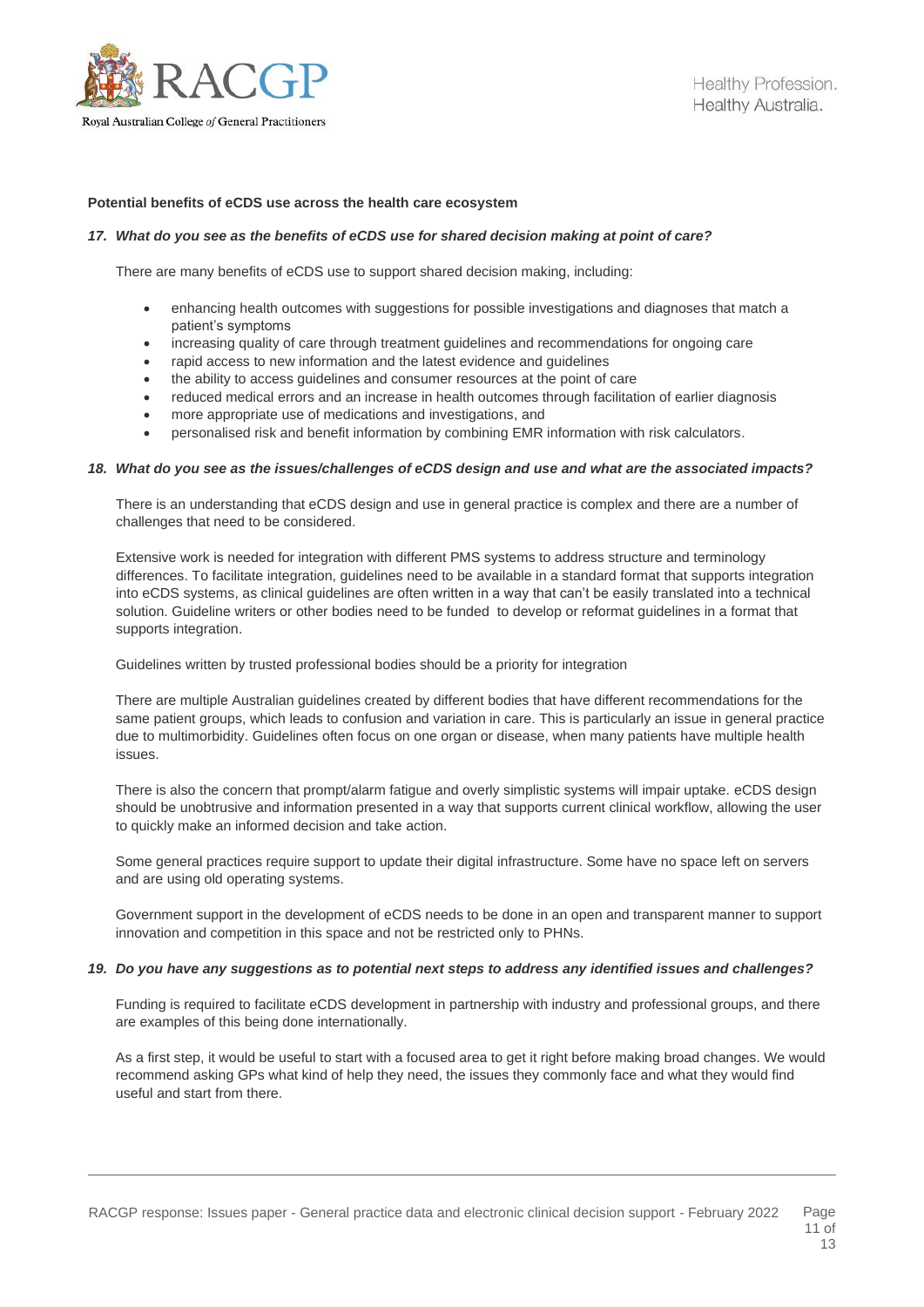

The RACGP recommends in its eCDS position statement that an overarching body should be created to encourage the advancement of eCDS and oversee the development and maintenance of technical and clinical standards. An overarching body could help to address the issues of integration, selection and access to appropriate guidelines.

While the RACGP would like to see consistency of functionality across products, there is an appreciation that developers need to be able to continue to innovate and compete on the basis of differentiation. Developers' intellectual property (IP), technical design capacity and ongoing innovation must continue to be recognised and considered.

GPs and clinical software developers want high-functioning and usable eCDS to support patient care. A collaborative approach to minimum standards presents an opportunity for the GP and the developer community to prioritise eCDS requirements to meet current and future healthcare needs.

## **Some opportunities**

# *20. Are there other levers the Government should consider introducing?*

Government funding support for awareness raising is helpful

#### *21. What impact might different levers have?*

The sharing of full datasets is not supported by the RACGP and will be of concern to GPs, and patients.. Progress notes detailing confidential and very personal information should not be shared. The RACGP recommends "Comprehensive clinical measurements and data" may be a better expression.

Data linkage should not be used for compliance, pay for performance or public benchmarking purposes. These are unacceptable uses. Government messaging to GPs needs to be very clear about the purpose and limits of data sharing.

The generation and maintenance of comprehensiveness and local appropriateness of clinical guidelines is very resource-intensive. The rate of change of medical knowledge now makes "living guidelines" the only reasonable way to provide best-practice advice. Guideline production cannot be sustained by the membership fees of Colleges and other peak bodies. There is a need for clear economic evaluation of the value of guidelines to lift the value of care and reduce unacceptable variations in care. This economic evaluation should be translated into a commitment for taxpayer funded clinical guideline production by trusted organisations such as RACGP.

Funding is required for eCDS as it would be unreasonable to expect general practices to pay for eCDS without additional funding within the PIP.

Technical standards for eCDS would help to facilitate integration of approved eCDS products with PMS and alleviate the current limitations. However, there is a risk of stifling innovation. Aspirational and transparently comparable sets of standards for eCDS and PMS with incentives will work best in such a rapidly changing environment. The exception should be TGA (or equivalent) monitoring for bias and poor clinical content.

## *22. Which of these levers of change should be further explored and why?*

All levers of change are worth exploring in conjunction with clinicians and peak bodies. As a starting point, the RACGP believes the following levers should be explored:

- acceptance of government being the messenger of advice
- mechanisms to streamline patient knowledge and normalise data sharing, and
- PMS standards to facilitate third party integration.